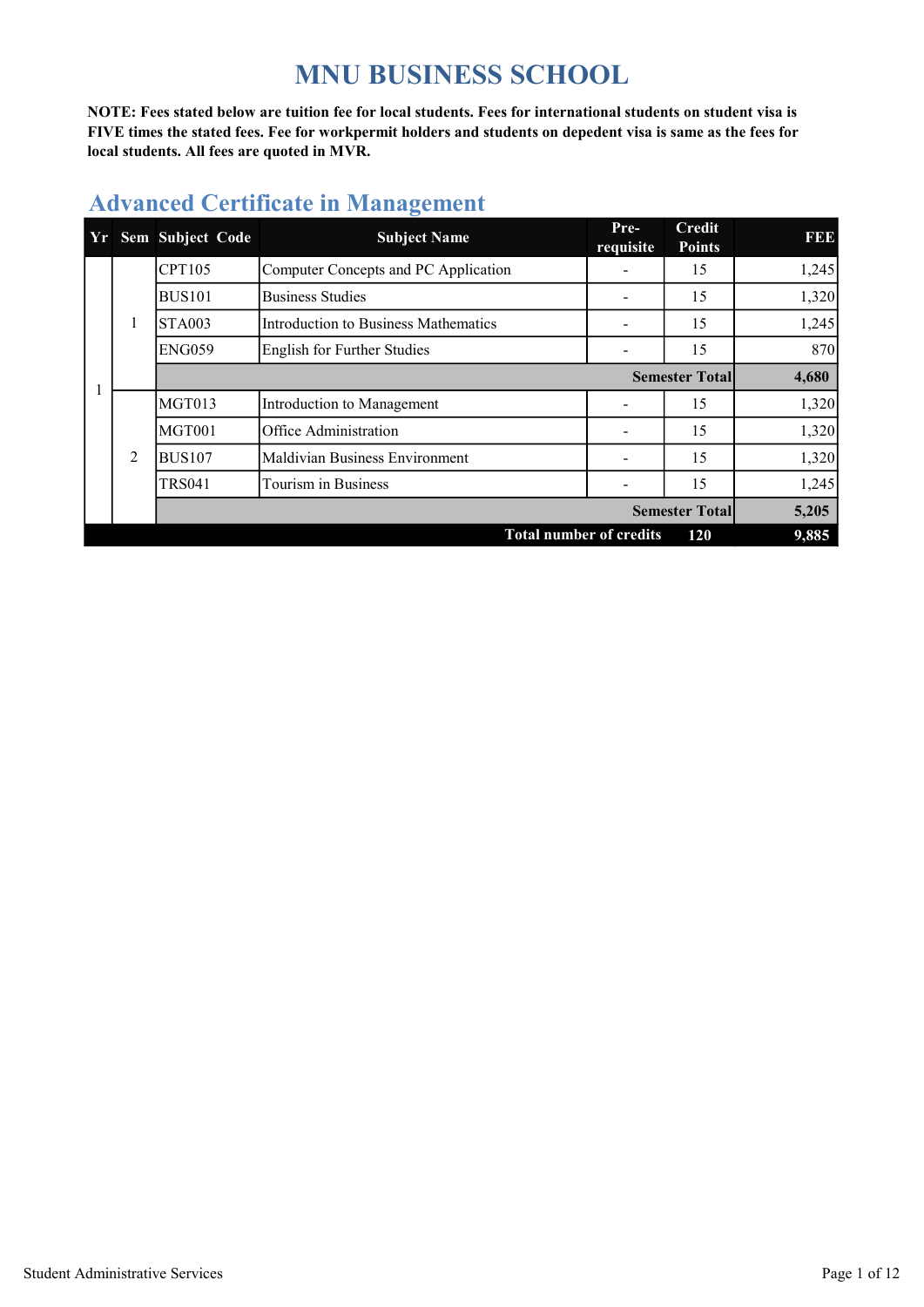| Yr |   | Sem Subject Code  | <b>Subject Name</b>                                  | Pre-<br>requisite              | <b>Credit</b><br><b>Points</b> | FEE    |
|----|---|-------------------|------------------------------------------------------|--------------------------------|--------------------------------|--------|
|    |   | ACC101            | Financial Accounting                                 |                                | 15                             | 1,320  |
|    |   | <b>BUS103</b>     | <b>Business Communications</b>                       |                                | 15                             | 1,320  |
|    | 1 | <b>CPT105</b>     | <b>Computer Applications</b>                         | L,                             | 15                             | 1,245  |
|    |   | <b>STA117</b>     | <b>Business Mathematics</b>                          | $\overline{a}$                 | 15                             | 1,245  |
| 1  |   |                   |                                                      |                                | <b>Semester Total</b>          | 5,130  |
|    |   | <b>ACC107</b>     | Management Accounting                                |                                | 15                             | 1,320  |
|    |   | <b>MGT115</b>     | Management and Organizations                         |                                | 15                             | 1,320  |
|    | 2 | <b>LAW121</b>     | <b>Business and Corporate Law</b>                    |                                | 15                             | 1,320  |
|    |   | <b>ECO109</b>     | <b>Business Economics</b>                            |                                | 15                             | 1,320  |
|    |   |                   |                                                      |                                | <b>Semester Total</b>          | 5,280  |
|    |   | ACC227            | Taxation                                             | ACC101                         | 15                             | 1,320  |
|    |   | <b>BIS101</b>     | <b>Information Systems</b>                           | CPT105                         | 15                             | 1,245  |
|    | 3 | <b>ACC229</b>     | <b>Financial Reporting</b>                           | <b>ACC101</b>                  | 15                             | 1,320  |
|    |   | ACC231            | Performance Management                               | ACC107                         | 15                             | 1,320  |
|    |   |                   |                                                      |                                | <b>Semester Total</b>          | 5,205  |
| 2  |   | ACC233            | Audit and Assurance                                  |                                | 15                             | 1,320  |
|    | 4 | ACC305/<br>ACC307 | Islamic Finance /<br><b>International Accounting</b> |                                | 15                             | 1,320  |
|    |   | ACC237            | Computersied Accounting and Business Modelling       | <b>CPT105</b>                  | 15                             | 1,320  |
|    |   | <b>ACC209</b>     | Financial Management                                 | ACC107                         | 15                             | 1,320  |
|    |   |                   |                                                      |                                | <b>Semester Total</b>          | 5,280  |
|    |   | ACC235            | Contemporary Issues in Financial Accounting          |                                | 15                             | 1,320  |
|    |   | ACC311            | <b>Advanced Financial Accounting</b>                 | ACC229                         | 15                             | 1,320  |
|    | 5 | ACC313/           | Advanced Management Accounting /                     | ACC209                         | 15                             | 1,320  |
|    |   | <b>MGT305</b>     | Strategic Management                                 | <b>MGT115</b><br><b>MGT115</b> |                                |        |
|    |   | <b>BUS307</b>     | <b>Business Research Methods</b>                     | <b>STA117</b>                  | 15                             | 1,320  |
|    |   |                   |                                                      |                                | <b>Semester Total</b>          | 5,280  |
| 3  |   | ACC301/           | <b>Select 2 Options</b><br>Advanced Texation/        | ACC227                         |                                |        |
|    |   | <b>ACC303</b>     | <b>Advanced Auditing</b>                             | ACC233                         | 15                             | 1,320  |
|    |   | ACC315/           | Research Project/                                    | <b>BUS307</b>                  | 30                             | 2,640  |
|    | 6 | MGT215 &          | <b>Project Management &amp;</b>                      | <b>MGT115</b>                  | 15                             | 1,320  |
|    |   | Elective          | ONE elective from the three electives offered        |                                | 15                             | 1,320  |
|    |   | <b>ACC309</b>     | Corporate Governance & Professional Ethics           |                                | 15                             | 1,320  |
|    |   |                   |                                                      |                                | <b>Semester Total</b>          | 5,280  |
|    |   |                   | <b>Total number of credits</b>                       |                                | 360                            | 31,455 |

\*The electives can only be chosen from Level 300 modules and must not be a module which the student has already completed during this program.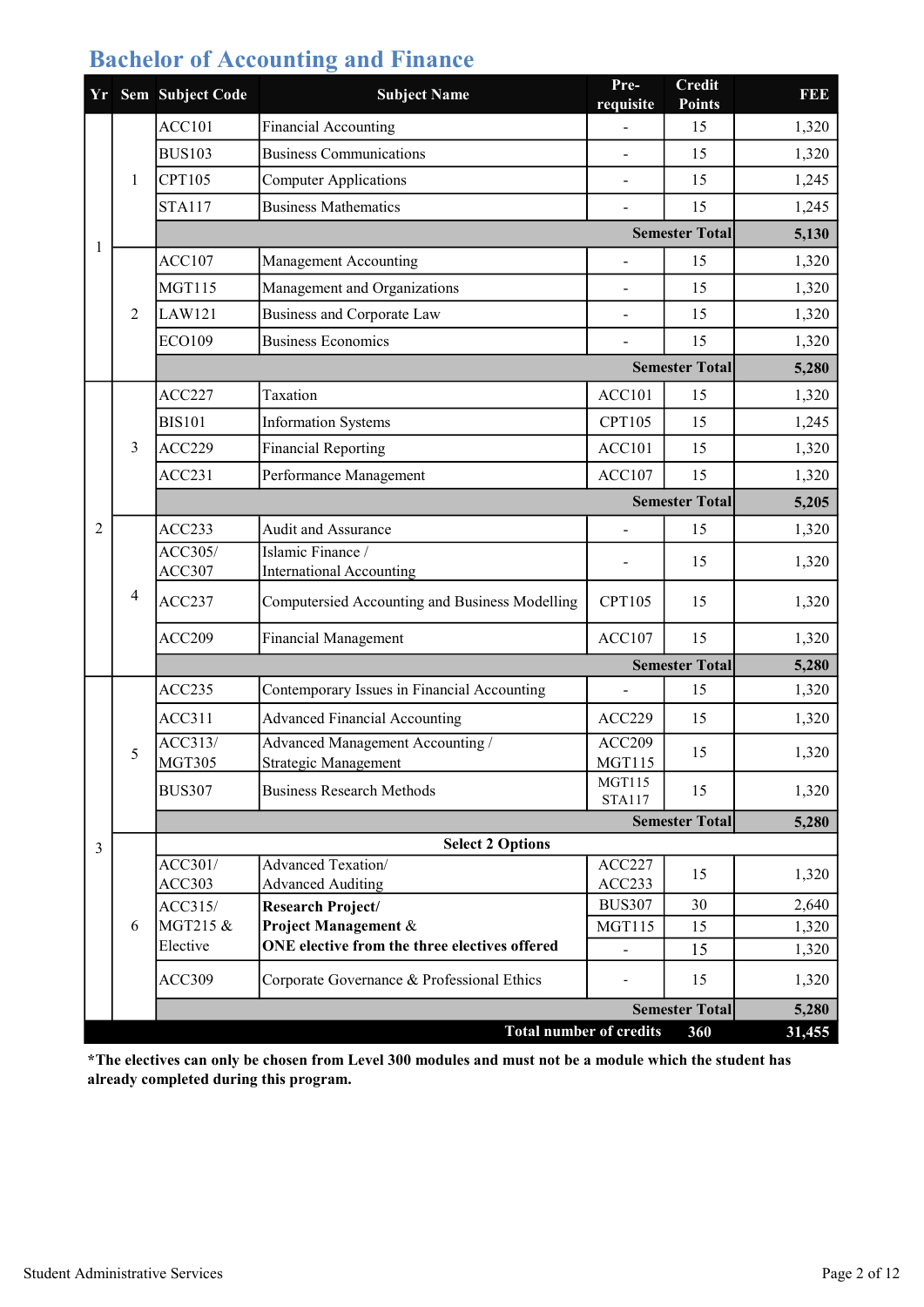## Bachelor of Business

|   |                | Yr Sem Subject Code                                                | <b>Subject Name</b>                                                                                                                                                                                  | Pre-<br>requisite              | <b>Credit</b><br><b>Points</b> | <b>BBB</b>        |
|---|----------------|--------------------------------------------------------------------|------------------------------------------------------------------------------------------------------------------------------------------------------------------------------------------------------|--------------------------------|--------------------------------|-------------------|
|   |                | <b>BUS103</b>                                                      | <b>Business Communication</b>                                                                                                                                                                        |                                | 15                             | 1,320             |
|   |                | <b>STA117</b>                                                      | <b>Business Mathematics</b>                                                                                                                                                                          |                                | 15                             | 1,245             |
|   | 1              | <b>ACC101</b>                                                      | Financial Accounting                                                                                                                                                                                 |                                | 15                             | 1,320             |
|   |                | <b>MGT115</b>                                                      | Management and Organisation                                                                                                                                                                          |                                | 15                             | 1,320             |
|   |                |                                                                    |                                                                                                                                                                                                      |                                | <b>Semester Total</b>          | 5,205             |
| 1 |                | <b>MKT101</b>                                                      | Introduction to Marketing                                                                                                                                                                            |                                | 15                             | 1,320             |
|   |                | <b>ECO109</b>                                                      | <b>Business Economics</b>                                                                                                                                                                            |                                | 15                             | 1,320             |
|   | 2              | ACC107                                                             | Management Accounting                                                                                                                                                                                | $\overline{a}$                 | 15                             | 1,320             |
|   |                | LAW103                                                             | <b>Business Law</b>                                                                                                                                                                                  |                                | 15                             | 1,320             |
|   |                |                                                                    |                                                                                                                                                                                                      |                                | <b>Semester Total</b>          | 5,280             |
|   |                | <b>MKT201</b>                                                      | Marketing Management                                                                                                                                                                                 | <b>MKT101</b>                  | 15                             | 1,245             |
|   |                | <b>ACC209</b>                                                      | Financial Management                                                                                                                                                                                 | ACC107                         | 15                             | 1,320             |
|   |                | <b>HRM201</b>                                                      | Human Resource Management                                                                                                                                                                            |                                | 15                             | 1,320             |
|   | 3              |                                                                    | Elective (200 Level)                                                                                                                                                                                 | Refer<br>Below                 | 15                             | 1,320             |
|   |                |                                                                    | Students can choose an elective of 200 level subjects from either disciplines (Management, Marketing,                                                                                                |                                |                                |                   |
|   |                | Accounting or IT however pre-requisite requirements has to be met) |                                                                                                                                                                                                      |                                |                                |                   |
| 2 |                |                                                                    |                                                                                                                                                                                                      |                                | <b>Semester Total</b>          | 5,130-5,205       |
|   |                | <b>MGT215</b>                                                      | Project Management                                                                                                                                                                                   | <b>MGT115</b>                  | 15                             | 1,320             |
|   |                | <b>MKT205</b>                                                      | Marketing Research                                                                                                                                                                                   | <b>MKT101</b>                  | 15                             | 1,320             |
|   | $\overline{4}$ | CPT129                                                             | <b>ICT</b> for Development                                                                                                                                                                           | Refer                          | 15                             | 1,320             |
|   |                |                                                                    | Elective (200 Level)                                                                                                                                                                                 | Below                          | 15                             | 1,320             |
|   |                |                                                                    | Students can choose an elective of 200 level subjects from either disciplines (Management, Marketing,<br>Accounting or IT however pre-requisite requirements has to be met)                          |                                |                                |                   |
|   |                | <b>Semester Total</b><br>5,205-5,280                               |                                                                                                                                                                                                      |                                |                                |                   |
|   |                | <b>MGT305</b>                                                      | Strategic Management                                                                                                                                                                                 | <b>MGT115</b>                  | 15                             | 1,320             |
|   |                | <b>BUS301</b>                                                      | <b>Business Entrepreneurship</b>                                                                                                                                                                     |                                | 15                             | 1,320             |
|   |                | <b>BUS307</b>                                                      | <b>Business Research Method</b>                                                                                                                                                                      | <b>MGT115</b>                  | 15                             | 1,320             |
|   |                |                                                                    |                                                                                                                                                                                                      | <b>STA117</b><br><b>MKT101</b> |                                |                   |
|   | 5              | <b>MKT301</b>                                                      | <b>International Marketing</b>                                                                                                                                                                       | &                              | 15                             | 1,320             |
|   |                |                                                                    | Students can choose an elective of 300 level subjects from either disciplines (Management, Marketing,                                                                                                | <b>MKT201</b>                  |                                |                   |
|   |                |                                                                    | Accounting or IT) however pre-requisite requirements has to be met                                                                                                                                   |                                |                                |                   |
|   |                |                                                                    |                                                                                                                                                                                                      |                                | <b>Semester Total</b>          | 5,205-5,280       |
| 3 |                |                                                                    | Elective (300 Level)                                                                                                                                                                                 | Refer<br>Below                 | 15                             | 1,320             |
|   |                |                                                                    | Elective (300 Level)                                                                                                                                                                                 | Refer                          | 15                             | 1,320             |
|   |                |                                                                    |                                                                                                                                                                                                      | Below<br>Refer                 |                                |                   |
|   | 6              | <b>BUS305</b>                                                      | <b>Applied Business Project</b>                                                                                                                                                                      | below                          | 30                             | 2,640             |
|   |                |                                                                    | To do Applied Business Project students should complete at least six professional studies subjects<br>including 2x300 subjects in the chosen major and before the tenth professional studies subject |                                |                                |                   |
|   |                |                                                                    | Students can choose an elective of 300 level subjects from either disciplines Management, Marketing,<br>Accounting or IT however pre-requisite requirements has to be met                            |                                |                                |                   |
|   |                |                                                                    |                                                                                                                                                                                                      |                                | <b>Semester Total</b>          | 5,205-5,280       |
|   |                |                                                                    | <b>Total number of credits</b>                                                                                                                                                                       |                                | 360                            | $31,230 - 31,530$ |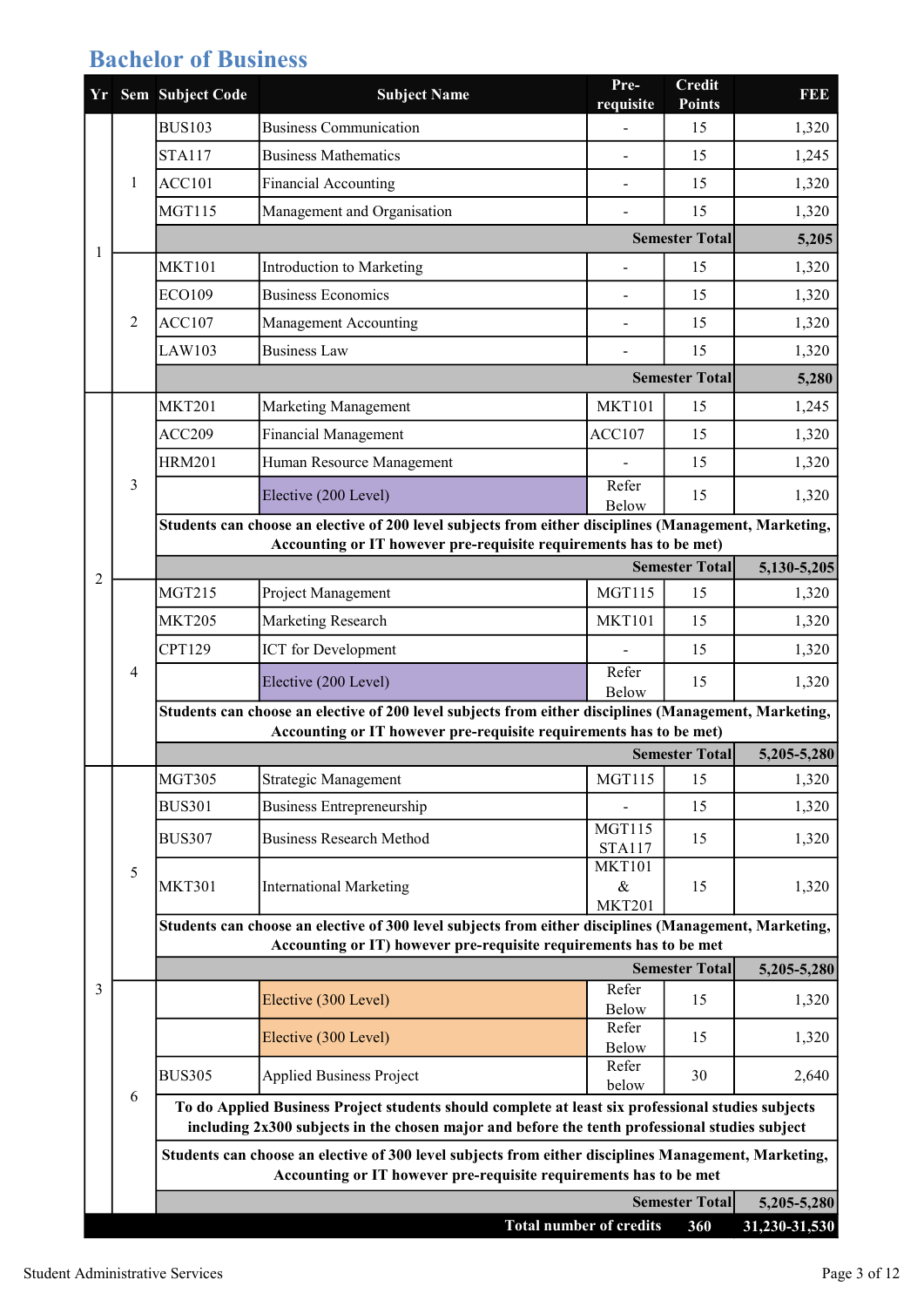| Elective (200 Level)    |                                  |                                                       |    |       |  |
|-------------------------|----------------------------------|-------------------------------------------------------|----|-------|--|
| <b>Marketing Major</b>  |                                  |                                                       |    |       |  |
| <b>MKT205</b>           | Marketing Research               | <b>MKT101</b>                                         | 15 | 1,320 |  |
| <b>MKT201</b>           | Marketing Management             | <b>MKT101</b>                                         | 15 | 1,320 |  |
| <b>MGT217</b>           | <b>Consumer Behavious</b>        | <b>MKT101</b>                                         | 15 | 1,320 |  |
| <b>Management Major</b> |                                  |                                                       |    |       |  |
| MGT211                  | Organisational Behaviour         | <b>MGT115</b>                                         | 15 | 1,320 |  |
| <b>HTM201</b>           | Human Resource Management        |                                                       | 15 | 1,320 |  |
| <b>BUS205</b>           | <b>International Business</b>    | ECO109 /<br><b>MGT115</b>                             | 15 | 1,320 |  |
| Elective (300 Level)    |                                  |                                                       |    |       |  |
| <b>Marketing Major</b>  |                                  |                                                       |    |       |  |
| <b>MKT303</b>           | <b>Electronic Marketing</b>      | <b>MKT101</b><br>&<br><b>MKT205/</b><br><b>BUS307</b> | 15 | 1,320 |  |
| <b>MKT305</b>           | Service Marketing                | <b>MKT101</b>                                         | 15 | 1,320 |  |
| <b>MKT301</b>           | <b>International Marketing</b>   | <b>MKT201</b>                                         | 15 | 1,320 |  |
| <b>Management Major</b> |                                  |                                                       |    |       |  |
| <b>MGT305</b>           | Strategic Management             | <b>MGT115</b>                                         | 15 | 1,320 |  |
| <b>BUS301</b>           | <b>Business Entrepreneurship</b> |                                                       | 15 | 1,320 |  |
| <b>BUS303</b>           | E-business Management            |                                                       | 15 | 1,320 |  |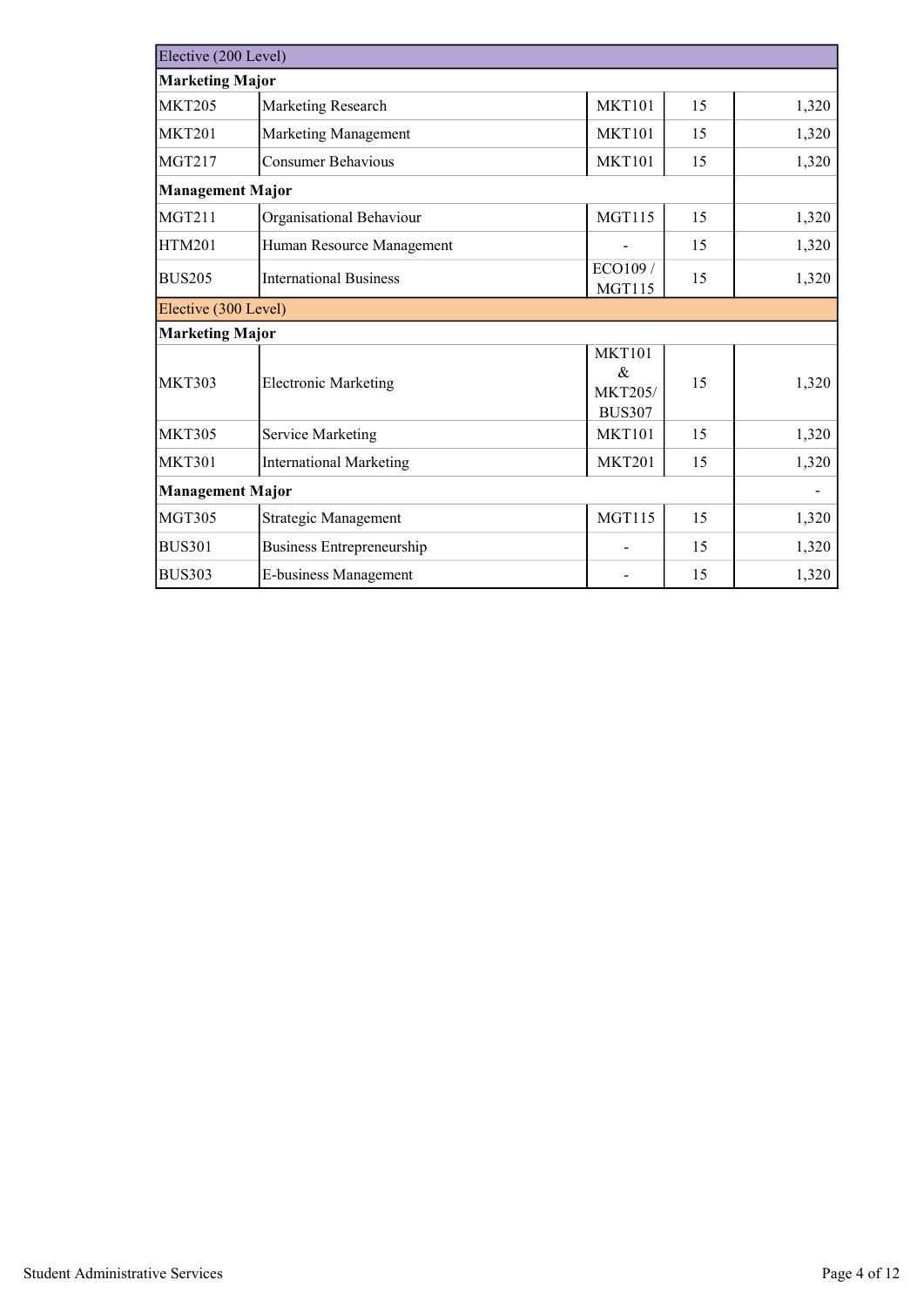#### Bachelor of Economics & Management

|   |   | Yr Sem Subject Code            | <b>Subject Name</b>                                | Pre-<br>requisite                | <b>Credit</b><br><b>Points</b> | FEE    |
|---|---|--------------------------------|----------------------------------------------------|----------------------------------|--------------------------------|--------|
|   |   | <b>ECO101</b>                  | Microeconomics                                     | Nil                              | 15                             | 1,320  |
|   |   | <b>STA117</b>                  | <b>Business Mathematics</b>                        | Nil                              | 15                             | 1,320  |
|   | 1 | <b>BUS103</b>                  | <b>Business Communication</b>                      | Nil                              | 15                             | 1,320  |
|   |   | <b>MGT115</b>                  | Management and Organisation                        | Nil                              | 15                             | 1,320  |
|   |   | <b>Semester Total</b>          |                                                    |                                  | 60                             | 5,280  |
| 1 |   | <b>MKT101</b>                  | Introduction to Marketing                          | Nil                              | 15                             | 1,320  |
|   |   | <b>ECO103</b>                  | Macroeconomics                                     | Nil                              | 15                             | 1,320  |
|   | 2 | ACC107                         | Management Accounting                              | Nil                              | 15                             | 1,320  |
|   |   | LAW103                         | <b>Business Law</b>                                | Nil                              | 15                             | 1,320  |
|   |   | <b>Semester Total</b>          |                                                    |                                  | 60                             | 5,280  |
|   |   | <b>HRM201</b>                  | Human Resource Management                          | Nil                              | 15                             | 1,320  |
|   |   | ECO213                         | Intermediate Microeconomics OR                     | <b>ECO101</b>                    | 15                             | 1,320  |
|   |   | ECO215                         | <b>Intermediate Macroeconomics</b>                 | <b>ECO102</b>                    |                                |        |
|   | 3 | <b>MKT201</b>                  | Marketing Managemenet                              | <b>MKT101</b>                    | 15                             | 1,320  |
|   |   |                                | Elective 1 from Batch 1 (200 Level)                | Refer<br>below                   | 15                             | 1,320  |
|   |   | <b>Semester Total</b>          |                                                    |                                  | 60                             | 5,280  |
| 2 | 4 | <b>ECO217</b>                  | <b>Essentials of Econometrics</b>                  | STA117,<br>ECO101,               | 15                             |        |
|   |   |                                |                                                    | ECO102                           |                                | 1,320  |
|   |   | <b>ECO219</b>                  | Economic Development                               | $ECO101$ &                       | 15                             | 1,320  |
|   |   |                                |                                                    | ECO102<br>ECO101 $\overline{\&}$ |                                |        |
|   |   | ECO221                         | <b>Public Finance</b>                              | <b>ECO102</b>                    | 15                             | 1,320  |
|   |   |                                | Elective 2 from Batch 2 (200 Level)                | Refer<br>below                   | 15                             | 1,320  |
|   |   | <b>Semester Total</b>          |                                                    |                                  | 60                             | 5,280  |
|   |   | <b>BUS307</b>                  | <b>Business Research Methods</b>                   | <b>MGT115</b>                    | 15                             | 1,320  |
|   |   | <b>ACC305</b>                  | Islamic Finance                                    | & STA117                         | 15                             | 1,320  |
|   | 5 | <b>MGT305</b>                  | Strategic Management                               | <b>MGT115</b>                    | 15                             | 1,320  |
|   |   |                                |                                                    | ECO101 &                         |                                |        |
|   |   | <b>ECO301</b>                  | <b>Environmental Economics</b>                     | <b>ECO102</b>                    | 15                             | 1,320  |
|   |   | <b>Semester Total</b>          |                                                    |                                  | 60                             | 5,280  |
|   |   |                                | <b>Option 1</b>                                    |                                  |                                |        |
|   |   | <b>MGT215</b>                  | Project Management                                 | <b>MGT115</b>                    | 15                             | 1,320  |
| 3 |   | <b>ECO303</b>                  | Managerial Economics                               | $ECO101$ &<br>ECO102             | 15                             | 1,320  |
|   |   |                                | Elective 3 from Batch 1 (300 Level)                |                                  | 15                             | 1,320  |
|   | 6 |                                | Elective 4 from Batch 2 (300 Level)                |                                  | 15                             | 1,320  |
|   |   |                                | <b>Option 2</b>                                    |                                  |                                |        |
|   |   | <b>ECO305</b><br><b>ECO307</b> | Research Project* OR<br>Applied Business Project** | Refer<br>below                   | 30                             | 2,640  |
|   |   |                                | Elective 3 from Batch 1 (300 Level)                |                                  | 15                             | 1,320  |
|   |   |                                | Elective 4 from Batch 2 (300 Level)                |                                  | 15                             | 1,320  |
|   |   | <b>Semester Total</b>          |                                                    |                                  | 60                             | 5,280  |
|   |   |                                |                                                    | <b>OVERALL TOTAL</b>             | 360                            | 31,680 |

\* To do Research Project students should complete at least six subjects including 2x300 subjects with ECO subject code.

\*\* To do Applied Business Project students should complete at least six subjects including 2x300 with MGT subject code.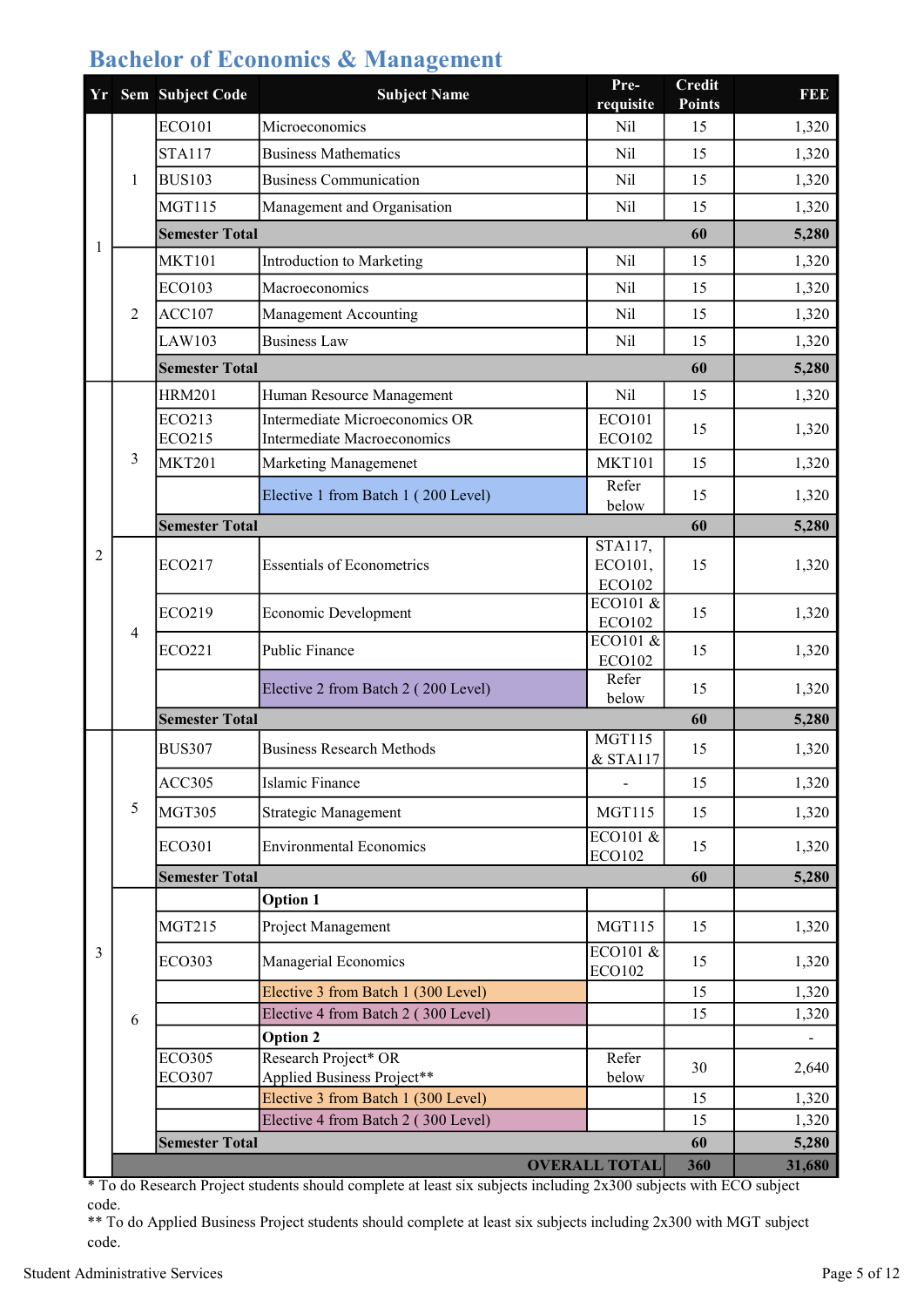|                                 | Elective 1 (Semester 3) Batch 1              |                                                 |    |       |  |  |  |  |
|---------------------------------|----------------------------------------------|-------------------------------------------------|----|-------|--|--|--|--|
| <b>BUS205</b>                   | <b>International Business</b>                | <b>ECO101</b><br><b>ECO102</b><br><b>MGT115</b> | 15 | 1,320 |  |  |  |  |
| ECO223                          | Monetary Economics                           | <b>ECO101</b><br><b>ECO102</b>                  | 15 | 1,320 |  |  |  |  |
| <b>ECO213</b>                   | Intermediate Microeconomics                  | <b>ECO101</b>                                   | 15 | 1,320 |  |  |  |  |
|                                 | Elective 2 (Semester 4) Batch 2              |                                                 |    |       |  |  |  |  |
| <b>MGT211</b>                   | Organizational Behaviour                     | <b>MGT115</b>                                   | 15 | 1,320 |  |  |  |  |
| ACC209                          | <b>Financial Management</b>                  | ACC107                                          | 15 | 1,320 |  |  |  |  |
| <b>ECO215</b>                   | Intermediate Macroeconomics                  | ECO102                                          | 15 | 1,320 |  |  |  |  |
| Elective 3 (Semester 6) Batch 1 |                                              |                                                 |    |       |  |  |  |  |
| <b>ECO309</b>                   | Econometrics                                 | <b>ECO217</b>                                   | 15 | 1,320 |  |  |  |  |
| ECO311                          | <b>International Economics</b>               | ECO101 &<br><b>ECO102</b>                       | 15 | 1,320 |  |  |  |  |
| ECO3XX                          | <b>Industrial Economics</b>                  | <b>ECO101</b>                                   | 15 | 1,320 |  |  |  |  |
|                                 | Elective 4 (Semester 6) Batch 2              |                                                 |    |       |  |  |  |  |
| <b>HRM305</b>                   | International Human Resource Management      | <b>MGT115</b>                                   | 15 | 1,320 |  |  |  |  |
| ACC309                          | Corporate Governance and Professional Ethics |                                                 | 15 | 1,320 |  |  |  |  |
| <b>BUS301</b>                   | <b>Business Entrepreneurship</b>             |                                                 | 15 | 1,320 |  |  |  |  |
|                                 | Non Credit Subject in the programme          |                                                 |    |       |  |  |  |  |
| DHI113                          | Dhivehi for Professionals                    |                                                 | 15 | 870   |  |  |  |  |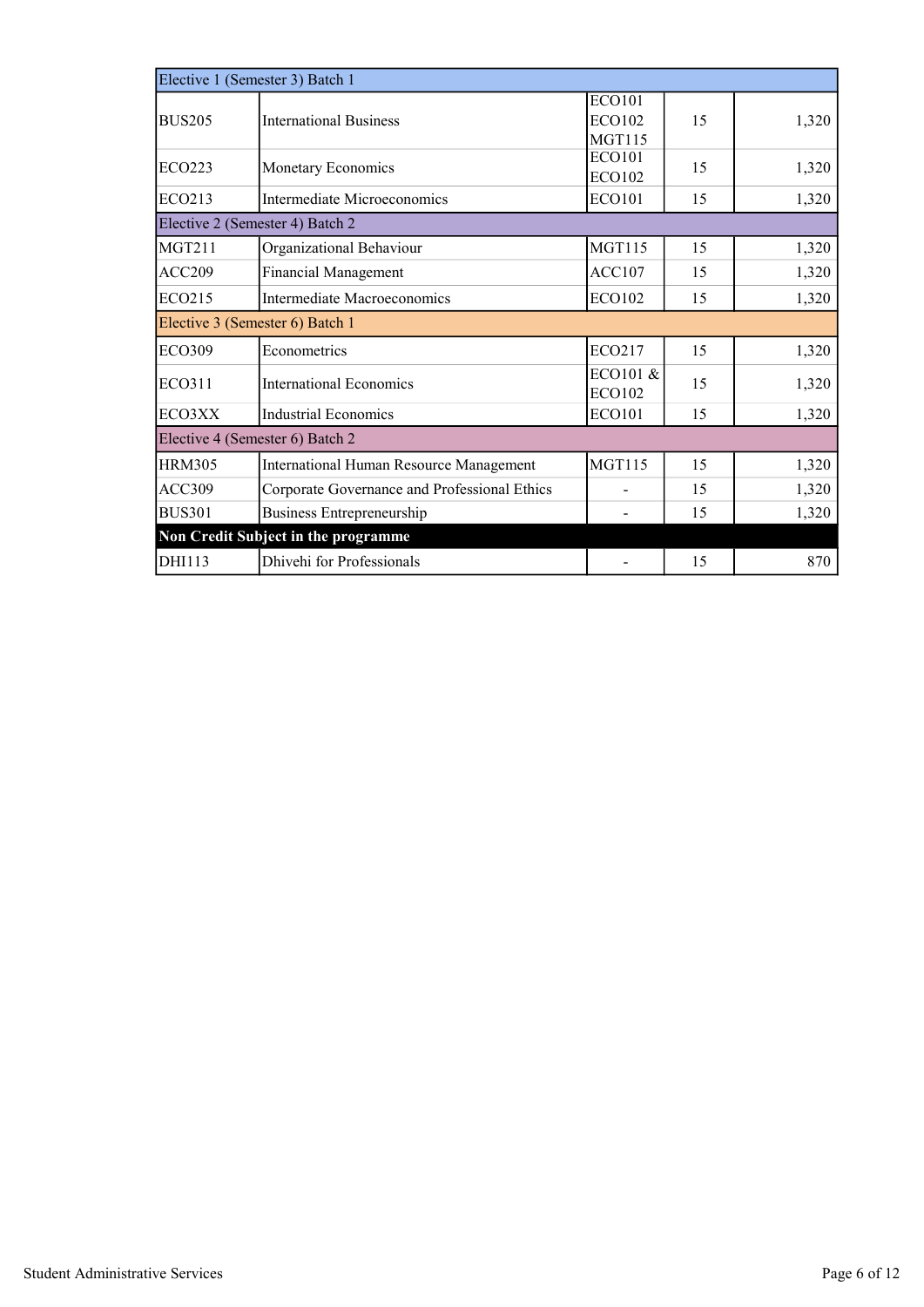|              |                | Yr Sem Subject Code | <b>Subject Name</b>                                | Pre-<br>requisite               | <b>Credit</b><br><b>Points</b> | FEE            |
|--------------|----------------|---------------------|----------------------------------------------------|---------------------------------|--------------------------------|----------------|
|              |                | <b>BUS103</b>       | <b>Business Communication</b>                      |                                 | 15                             | 1,320          |
|              |                | <b>HRM201</b>       | Human Resource Management                          |                                 | 15                             | 1,320          |
|              | 1              | <b>MGT115</b>       | Management and Organization                        |                                 | 15                             | 1,320          |
|              |                | <b>STA117</b>       | <b>Business Mathematics</b>                        |                                 | 15                             | 1,245          |
|              |                |                     |                                                    |                                 | <b>Semester Total</b>          | 5,205          |
| 1            |                | $\overline{ACC101}$ | Financial Accounting /                             |                                 | 15                             | 1,320          |
|              |                | ACC107              | Management Accounting                              |                                 |                                |                |
|              | 2              | <b>ECO109</b>       | <b>Business Economics</b>                          |                                 | 15                             | 1,320          |
|              |                | <b>HRM115</b>       | Resourcing the Organisation<br><b>Business Law</b> |                                 | 15<br>15                       | 1,320          |
|              |                | LAW103              |                                                    |                                 | <b>Semester Total</b>          | 1,320          |
|              |                | <b>HRM209</b>       | Change Management                                  |                                 | 15                             | 5,280<br>1,320 |
|              |                | <b>HRM211</b>       | <b>Employee Relations</b>                          | <b>HRM201</b>                   | 15                             | 1,320          |
|              | 3              | <b>MGT211</b>       | Organisational Behaviour                           | <b>MGT115</b>                   | 15                             | 1,320          |
|              |                | <b>MGT215</b>       | Project Management                                 | <b>MGT115</b>                   | 15                             | 1,320          |
|              |                |                     |                                                    |                                 | <b>Semester Total</b>          | 5,280          |
| 2            | $\overline{4}$ |                     | <b>International Business</b>                      | ECO109,                         |                                |                |
|              |                | <b>BUS205</b>       |                                                    | <b>MGT115</b>                   | 15                             | 1,320          |
|              |                | CPT129              | <b>ICT</b> for Development                         |                                 | 15                             | 1,245          |
|              |                | <b>HRM213</b>       | Human Resource Development                         | <b>HRM201</b>                   | 15                             | 1,320          |
|              |                |                     | Elective (200 level)                               |                                 | 15                             | 1,320          |
|              |                |                     |                                                    |                                 | <b>Semester Total</b>          | 5,205          |
|              |                | ACC309              | Corporate Governance and Professional Ethics       |                                 | 15                             | 1,320          |
|              |                | <b>BUS307</b>       | <b>Business Research Method</b>                    | <b>MGT115/</b><br><b>STA117</b> | 15                             | 1,320          |
|              | 5              | <b>HRM303</b>       | <b>Remuneration Management</b>                     | <b>HRM201</b>                   | 15                             | 1,320          |
| $\mathbf{3}$ |                | <b>MGT305</b>       | Strategic Management                               | <b>MGT115</b>                   | 15                             | 1,320          |
|              |                |                     |                                                    |                                 | <b>Semester Total</b>          | 5,280          |
|              |                | <b>HRM305</b>       | <b>International HRM</b>                           | <b>HRM201</b>                   | 15                             | 1,320          |
|              | 6              | <b>HRM307</b>       | Applied Project*                                   | Refer<br>below                  | 30                             | 2,640          |
|              |                |                     | Elective (300 level)                               |                                 | 15                             | 1,320          |
|              |                |                     |                                                    |                                 | <b>Semester Total</b>          | 5,280          |
|              |                |                     | <b>Total number of credits</b>                     |                                 | 360                            | 31,530         |

## Bachelor of Human Resource Management

\* To do Applied Project students should complete at least six subjects including 2x300 subjects with HRM subject code.

| Elective (200 Level) |                                          |  |  |       |  |  |  |
|----------------------|------------------------------------------|--|--|-------|--|--|--|
| <b>CPT231</b>        | Help Desk and Service Provision<br>1,245 |  |  |       |  |  |  |
| Elective (300 Level) |                                          |  |  |       |  |  |  |
| <b>BUS301</b>        | Business Entrepreneurship                |  |  | 1.320 |  |  |  |
|                      |                                          |  |  |       |  |  |  |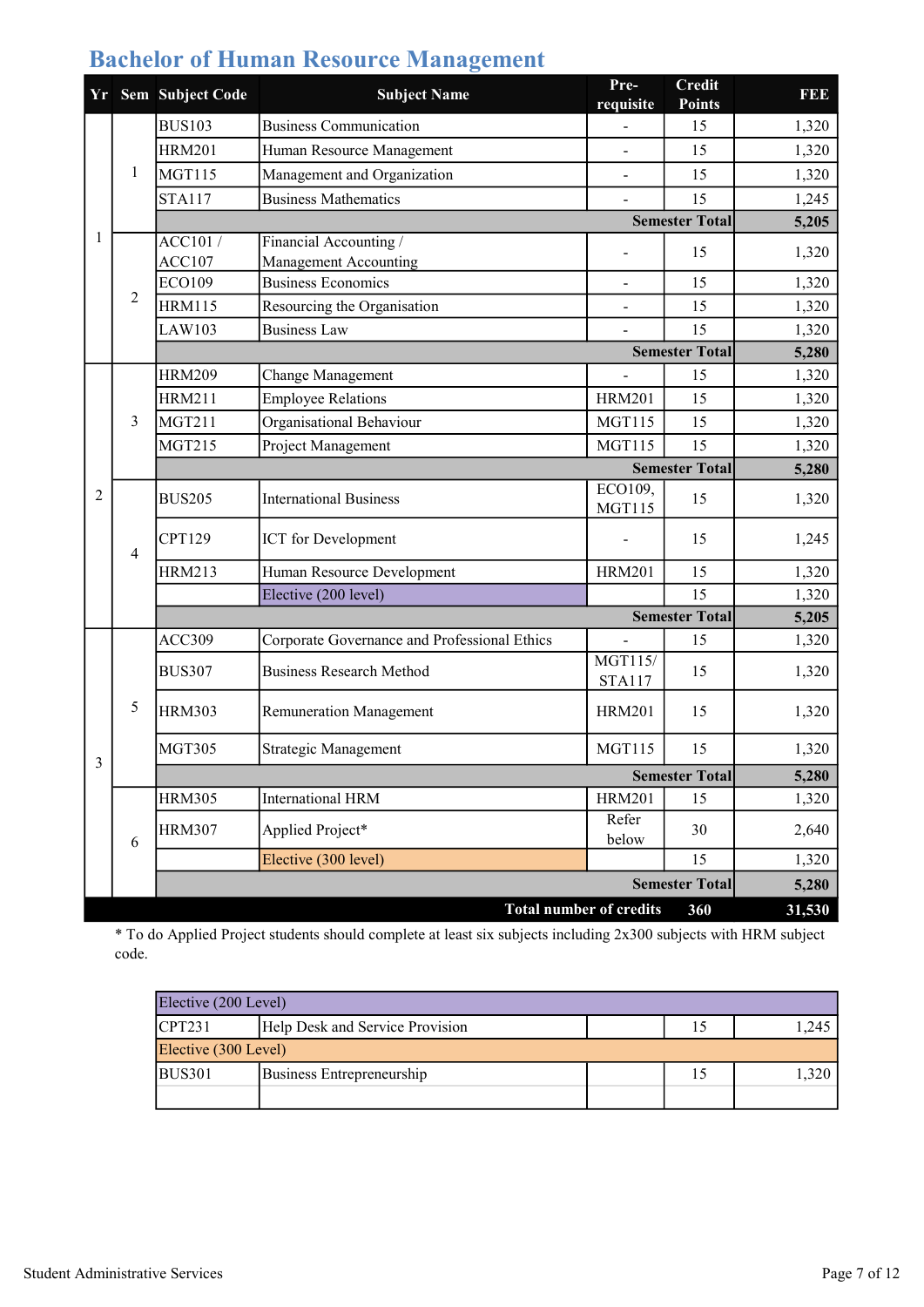# Bachelor of Marketing

|   | Yr Sem | Code          | <b>Subject Name</b>                                                                                                                                                         | Pre-<br><b>Requisite</b>       | <b>Credit</b><br><b>Points</b> | I 31 31 3 |
|---|--------|---------------|-----------------------------------------------------------------------------------------------------------------------------------------------------------------------------|--------------------------------|--------------------------------|-----------|
|   |        | <b>BUS103</b> | <b>Business Communication</b>                                                                                                                                               |                                | 15                             | 1,320     |
|   |        | <b>MGT115</b> | Management and Organization                                                                                                                                                 |                                | 15                             | 1,320     |
|   | 1      | <b>MKT101</b> | Introduction to Marketing                                                                                                                                                   | $\mathbf{r}$                   | 15                             | 1,320     |
|   |        | <b>STA117</b> | <b>Business Mathematics</b>                                                                                                                                                 |                                | 15                             | 1,245     |
|   |        |               |                                                                                                                                                                             |                                | <b>Semester Total</b>          | 5,205     |
| 1 |        | <b>ACC107</b> | <b>Management Accounting</b>                                                                                                                                                |                                | 15                             | 1,320     |
|   |        | CPT113        | Multimedia Technology                                                                                                                                                       |                                | 15                             | 1,245     |
|   | 2      | <b>ECO109</b> | <b>Business Economics</b>                                                                                                                                                   |                                | 15                             | 1,320     |
|   |        | LAW103        | <b>Business Law</b>                                                                                                                                                         |                                | 15                             | 1,320     |
|   |        |               |                                                                                                                                                                             |                                | <b>Semester Total</b>          | 5,205     |
|   |        | <b>MGT215</b> | Project Management                                                                                                                                                          | <b>MGT115</b>                  | 15                             | 1,320     |
|   |        | <b>MKT201</b> | Marketing Management                                                                                                                                                        | <b>MKT101</b>                  | 15                             | 1,320     |
|   | 3      | <b>MKT213</b> | Integrated Marketing Communication                                                                                                                                          | <b>MKT101</b>                  | 15                             | 1,320     |
|   |        | <b>MKT215</b> | <b>Direct Marketing</b>                                                                                                                                                     | <b>MKT101</b>                  | 15                             | 1,320     |
|   |        |               |                                                                                                                                                                             |                                | <b>Semester Total</b>          | 5,280     |
|   |        | <b>MGT217</b> | <b>Consumer Behavior</b>                                                                                                                                                    | <b>MKT101</b>                  | 15                             | 1,320     |
| 2 |        | <b>MKT205</b> | Marketing Research                                                                                                                                                          | <b>MKT101</b>                  | 15                             | 1,320     |
|   | 4      | <b>MKT217</b> | Advertising and Promotion                                                                                                                                                   | <b>MKT101</b>                  | 15                             | 1,320     |
|   |        |               | Elective (200 Level)                                                                                                                                                        | Refer<br>below                 | 15                             | 1,320     |
|   |        |               | Students can choose an elective of 200 level subjects from either disciplines (Management, Marketing,                                                                       |                                |                                |           |
|   |        |               | Accounting or IT however pre-requisite requirements has to be met)                                                                                                          |                                |                                |           |
|   |        |               |                                                                                                                                                                             |                                | <b>Semester Total</b>          | 5,280     |
|   |        |               | <b>Business Research Method</b>                                                                                                                                             | <b>STA117</b>                  |                                |           |
|   |        | <b>BUS307</b> |                                                                                                                                                                             | &<br><b>MGT115</b>             | 15                             | 1,320     |
|   |        |               |                                                                                                                                                                             | <b>MKT101</b>                  |                                |           |
|   |        | <b>MKT301</b> | <b>International Marketing</b>                                                                                                                                              | $\&$                           | 15                             | 1,320     |
|   |        |               |                                                                                                                                                                             | <b>MKT201</b><br><b>MKT101</b> |                                |           |
|   | 5      |               |                                                                                                                                                                             | <b>&amp;MKT205</b>             |                                |           |
|   |        | <b>MKT303</b> | E-Marketing                                                                                                                                                                 | or                             | 15                             | 1,320     |
|   |        |               |                                                                                                                                                                             | <b>BUS307</b>                  |                                |           |
| 3 |        |               | Elective (300 Level)                                                                                                                                                        | below                          | 15                             | 1,320     |
|   |        |               | Students can choose an elective of 300 level subjects from either disciplines (Management, Marketing,<br>Accounting or IT however pre-requisite requirements has to be met) |                                |                                |           |
|   |        |               |                                                                                                                                                                             |                                | <b>Semester Total</b>          | 5,280     |
|   |        | <b>MKT305</b> | <b>Services Marketing</b>                                                                                                                                                   | <b>MKT101</b>                  | 15                             | 1,320     |
|   |        |               |                                                                                                                                                                             |                                |                                |           |
|   | 6      | <b>MKT309</b> | <b>Brand Management</b>                                                                                                                                                     | <b>MKT101</b><br>Refer         | 15                             | 1,320     |
|   |        | <b>MKT311</b> | Applied Project*                                                                                                                                                            | below                          | 30                             | 2,640     |
|   |        |               |                                                                                                                                                                             |                                | <b>Semester Total</b>          | 5,280     |
|   |        |               | <b>Total number of credits</b>                                                                                                                                              |                                | 360                            | 31,530    |

\* To do Applied Project students should complete at least six subjects including 2x300 subjects with MKT subject code.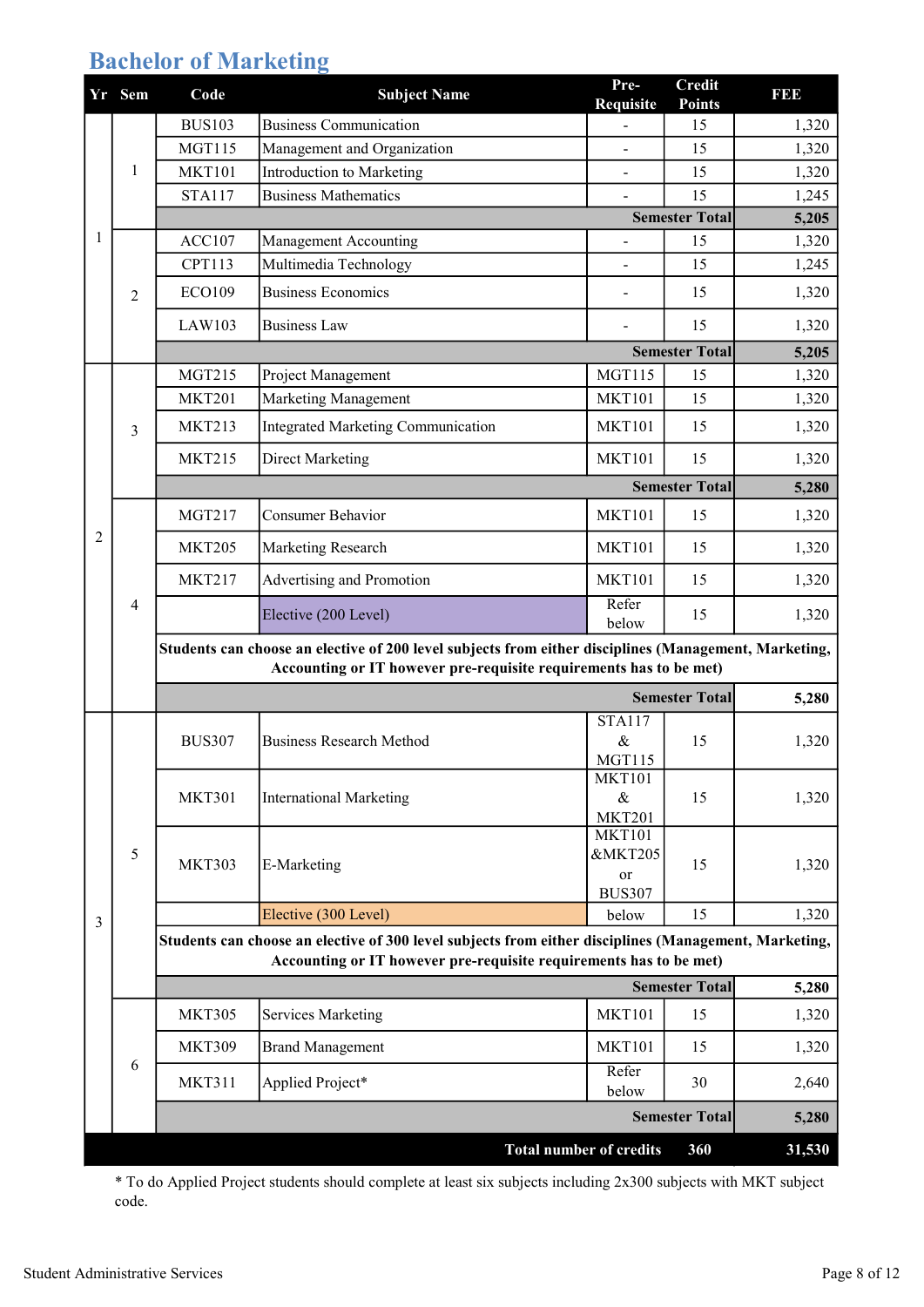| Code                 | <b>Subject Name</b>                             | $Pre-$<br>Requisite | <b>Credit</b><br><b>Points</b> | <b>FEE</b> |  |  |  |
|----------------------|-------------------------------------------------|---------------------|--------------------------------|------------|--|--|--|
| Elective (200 Level) |                                                 |                     |                                |            |  |  |  |
| <b>BUS205</b>        | <b>International Business</b>                   |                     | 15                             | 1,320      |  |  |  |
| <b>HTM201</b>        | Human Resource Management                       |                     | 15                             | 1,320      |  |  |  |
| ACC209               | <b>Financial Management</b>                     |                     | 15                             | 1,320      |  |  |  |
| <b>MKT211</b>        | Sales Management                                |                     | 15                             | 1,320      |  |  |  |
| Elective (300 Level) |                                                 |                     |                                |            |  |  |  |
| <b>MGT305</b>        | Strategic Management                            |                     | 15                             | 1,320      |  |  |  |
| <b>ACC309</b>        | Corporate governance and Professional<br>Ethics |                     | 15                             | 1,320      |  |  |  |
| <b>MGT335</b>        | E-Business Management                           |                     | 15                             | 1,320      |  |  |  |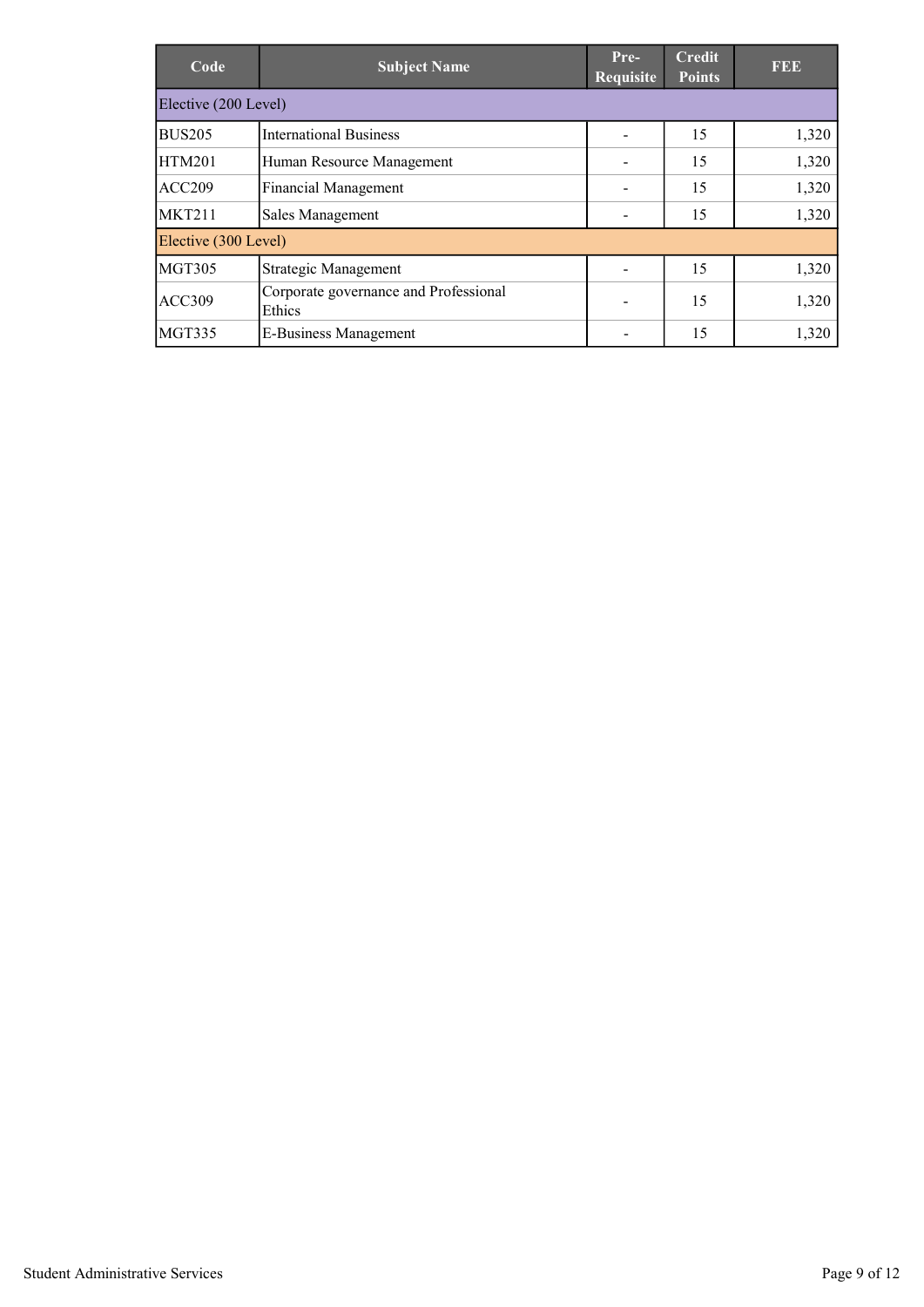#### Master of Business Administration

| <b>Yr</b> |                                                                                                                                                                                       | <b>Sem</b> Subject Code | <b>Subject Name</b>            | Pre-<br>requisite | Credit<br><b>Points</b> | <b>REB</b> |  |  |
|-----------|---------------------------------------------------------------------------------------------------------------------------------------------------------------------------------------|-------------------------|--------------------------------|-------------------|-------------------------|------------|--|--|
|           |                                                                                                                                                                                       | ACC505                  | <b>Accounting for Managers</b> |                   | 15                      | 3,720      |  |  |
|           |                                                                                                                                                                                       | ECO <sub>501</sub>      | Managerial Economics           |                   | 15                      | 3,720      |  |  |
|           |                                                                                                                                                                                       | MGT501                  | Leadership and Management      |                   | 15                      | 3,720      |  |  |
|           |                                                                                                                                                                                       | <b>MKT501</b>           | <b>Marketing Management</b>    |                   | 15                      | 3,720      |  |  |
|           |                                                                                                                                                                                       |                         |                                |                   | <b>Semester Total</b>   | 14,880     |  |  |
|           | Note: Students can exit with a 'Postgraduate Certificate in Business Administration' after the successful<br>completion of the 1st Semester of the the MBA program (60 credit points) |                         |                                |                   |                         |            |  |  |
|           |                                                                                                                                                                                       |                         |                                |                   |                         |            |  |  |

|  | <b>MGT503</b> | Behaviour in Organization              | 15                                                                                                                                                                                                                                              | 3,720 |
|--|---------------|----------------------------------------|-------------------------------------------------------------------------------------------------------------------------------------------------------------------------------------------------------------------------------------------------|-------|
|  | <b>MGT505</b> | Corporate Strategy                     |                                                                                                                                                                                                                                                 | 3,720 |
|  | <b>STA507</b> | Data Analysis for Management Decisions |                                                                                                                                                                                                                                                 | 3,075 |
|  |               |                                        | $C_{2}$ and $C_{3}$ and $C_{4}$ and $C_{5}$ and $C_{6}$ and $C_{7}$ and $C_{8}$ and $C_{9}$ and $C_{1}$ and $C_{1}$ and $C_{1}$ and $C_{1}$ and $C_{1}$ and $C_{1}$ and $C_{1}$ and $C_{1}$ and $C_{1}$ and $C_{1}$ and $C_{1}$ and $C_{1}$ and | 1.027 |

 14,235 Semester Total

Note: Students can exit with a 'Postgraduate Diploma in Business Administration' after the successful completion of the 1st year of the MBA program (120 credit points)

|                |   | <b>Dissertation OR 4 Electives from below</b> |                                                                                                                                                       |                                |                       |        |  |  |
|----------------|---|-----------------------------------------------|-------------------------------------------------------------------------------------------------------------------------------------------------------|--------------------------------|-----------------------|--------|--|--|
|                |   | MGT603                                        | Dissertation                                                                                                                                          | Refer<br>below                 | 60                    | 14,880 |  |  |
|                |   | <b>Elective</b>                               |                                                                                                                                                       |                                |                       |        |  |  |
|                | 3 | <b>HRM601</b>                                 | Strategic Human Resource Management                                                                                                                   |                                | 15                    | 3,720  |  |  |
| $\overline{2}$ |   | <b>MGT605</b>                                 | Project Management                                                                                                                                    |                                | 15                    | 3,720  |  |  |
|                |   | <b>MGT607</b>                                 | Innovation and Entrepreneurship                                                                                                                       |                                | 15                    | 3,720  |  |  |
|                |   | MGT609                                        | Ethics and Corporate Governance                                                                                                                       |                                | 15                    | 3,720  |  |  |
|                |   | <b>MKT601</b>                                 | <b>Services Marketing</b>                                                                                                                             |                                | 15                    | 3,720  |  |  |
|                |   |                                               |                                                                                                                                                       |                                | <b>Semester Total</b> | 14,880 |  |  |
|                |   |                                               |                                                                                                                                                       | <b>Total number of credits</b> | 180                   | 43,995 |  |  |
|                |   |                                               | Note* : In order to enrol in MBA dissertation students are<br>required to achieve a minimum of 120 credit points from the first year of MBA programme |                                |                       |        |  |  |

and and meet set prerequisites.

1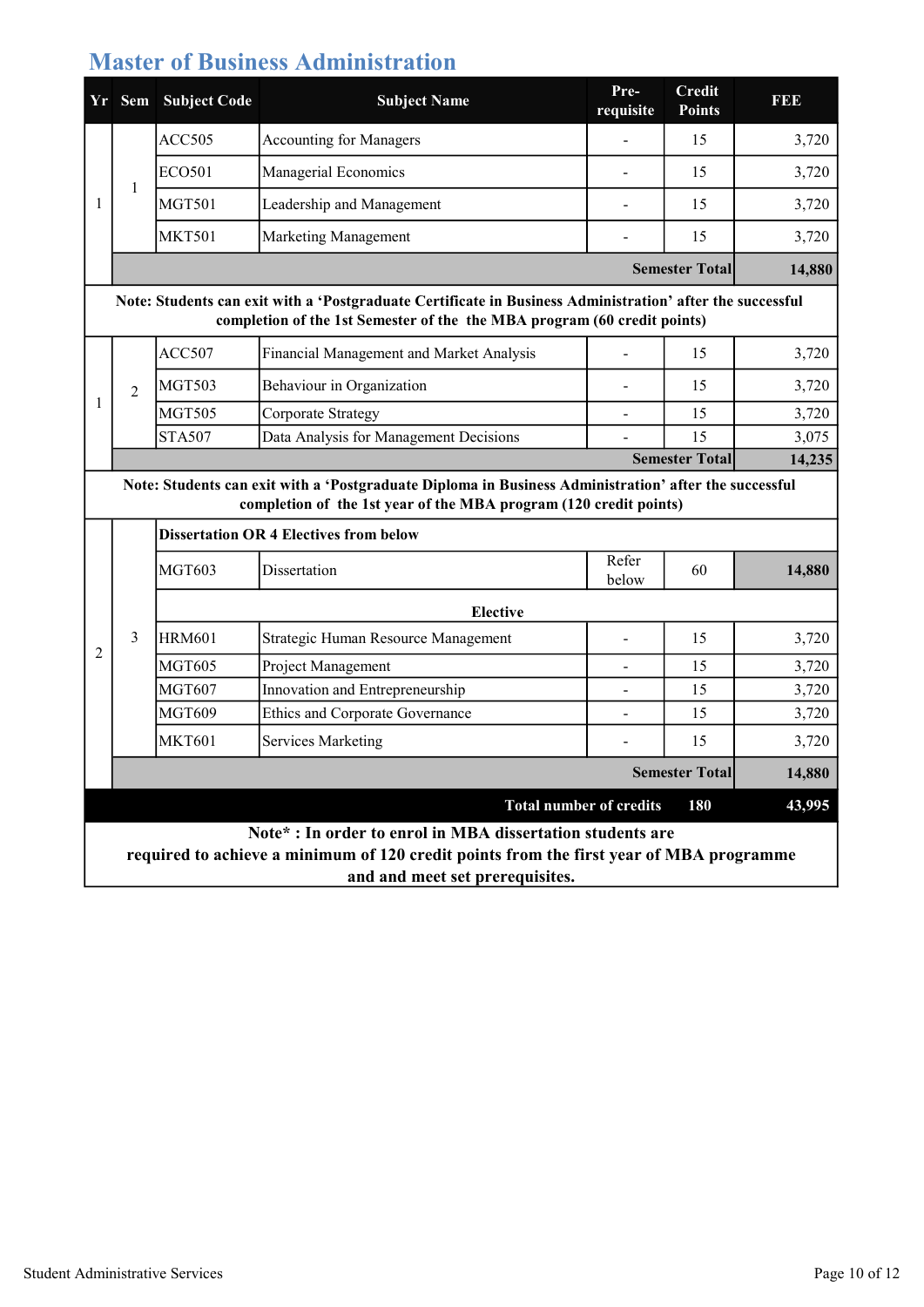## AAT Foundation Certificate in Accounting (Level 2) - MNQF Level 3

|                                              |   | <b>Yr</b> Sem Subject Code | <b>Subject Name</b>              | Pre-<br>requisite | <b>Credit</b><br><b>Points</b> | <b>BBB</b> |
|----------------------------------------------|---|----------------------------|----------------------------------|-------------------|--------------------------------|------------|
|                                              |   | <b>AAT BTRN1</b>           | <b>Bookkeeping Transactions</b>  |                   | 20                             | 1,660.00   |
|                                              |   | <b>AAT WEFN1</b>           | Work Effectively in Finance      |                   | 20                             | 1,660.00   |
|                                              |   | <b>AAT ELCO1</b>           | Elements of Costing              |                   | 20                             | 1,900.00   |
|                                              |   |                            | 5,220.00                         |                   |                                |            |
|                                              | 2 | <b>AAT BKCL1</b>           | <b>Bookkeeping Controls</b>      |                   | 20                             | 1,660.00   |
|                                              |   | <b>AAT UACS1</b>           | <b>Using Accounting Software</b> |                   | 20                             | 1,120.00   |
|                                              |   | <b>Semester Total</b>      |                                  |                   |                                | 3,900.00   |
| <b>Total number of credits</b><br><b>100</b> |   |                            |                                  |                   |                                | 9,120.00   |

# AAT Advanced Diploma in Accounting (Level 3) - MNQF Level 4

|                                       |    | Yr Sem Subject Code | <b>Subject Name</b>                      | Pre-<br>requisite | <b>Credit</b><br><b>Points</b> | <b>RBB</b>                  |  |    |          |
|---------------------------------------|----|---------------------|------------------------------------------|-------------------|--------------------------------|-----------------------------|--|----|----------|
|                                       |    | <b>AAT AVBK1</b>    | Advanced Bookkeeping                     |                   | 20                             | 1,510.00                    |  |    |          |
|                                       |    |                     | AAT MMAC1 Management Accounting: Costing |                   | 20                             | 1,520.00                    |  |    |          |
|                                       | Τ. | <b>AAT ETFA1</b>    | Ethics for Accountants                   |                   | 20                             | 1,520.00                    |  |    |          |
|                                       |    |                     | <b>Semester Total</b>                    |                   |                                | 4,550.00                    |  |    |          |
|                                       |    | <b>AAT IDRX1</b>    | <b>Indirect Tax</b>                      |                   | 20                             | 1,520.00                    |  |    |          |
|                                       | 2  | <b>AAT FAPR1</b>    | Final Accounts Preparation               |                   | 20                             | 1,510.00                    |  |    |          |
|                                       |    |                     |                                          |                   | <b>AAT SPSH1</b>               | Spreadsheets for Accounting |  | 20 | 1,520.00 |
|                                       |    |                     | <b>Semester Total</b>                    |                   |                                | 4,550.00                    |  |    |          |
| <b>Total number of credits</b><br>120 |    |                     |                                          |                   |                                | 9,100.00                    |  |    |          |

#### Professional Diploma in Accounting (AAT Level 4) - MNQF Level 5

|  |                | <b>Yr</b> Sem Subject Code | <b>Subject Name</b>                         | Pre-<br>requisite | <b>Credit</b><br><b>Points</b> | FEE      |
|--|----------------|----------------------------|---------------------------------------------|-------------------|--------------------------------|----------|
|  | 1              | <b>AATMAB</b>              | Management Accounting: Budgeting            |                   | 20                             | 1,520.00 |
|  |                | <b>AATFSC</b>              | Financial Statements of Limited Companies   |                   | 20                             | 1,520.00 |
|  |                | <b>AATMADC</b>             | Management Accounting: Decision and Control |                   | 20                             | 1,140.00 |
|  |                | <b>Semester Total</b>      |                                             |                   | 60                             | 4,180.00 |
|  | $\overline{2}$ | <b>AATASC</b>              | Accounting Systems and Control              |                   | 20                             | 1,140.00 |
|  |                |                            | Plus Two of the optional units below:       |                   |                                |          |
|  |                | <b>AATCRM</b>              | Credit Management                           |                   | 20                             | 1,140.00 |
|  |                | <b>AATEXA</b>              | <b>External Auditing</b>                    |                   | 20                             | 1,140.00 |
|  |                | <b>AATCTM</b>              | Cash and Treasury Management                |                   | 20                             | 1,140.00 |
|  |                | <b>AATPTX</b>              | Personal Tax                                |                   | 20                             | 1,140.00 |
|  |                | <b>AATBTX</b>              | <b>Business Tax</b>                         |                   | 20                             | 1,140.00 |
|  |                | <b>Semester Total</b>      |                                             |                   | 60                             | 3,420.00 |
|  |                |                            | <b>Total number of credits</b>              |                   | 120                            | 7,600.00 |